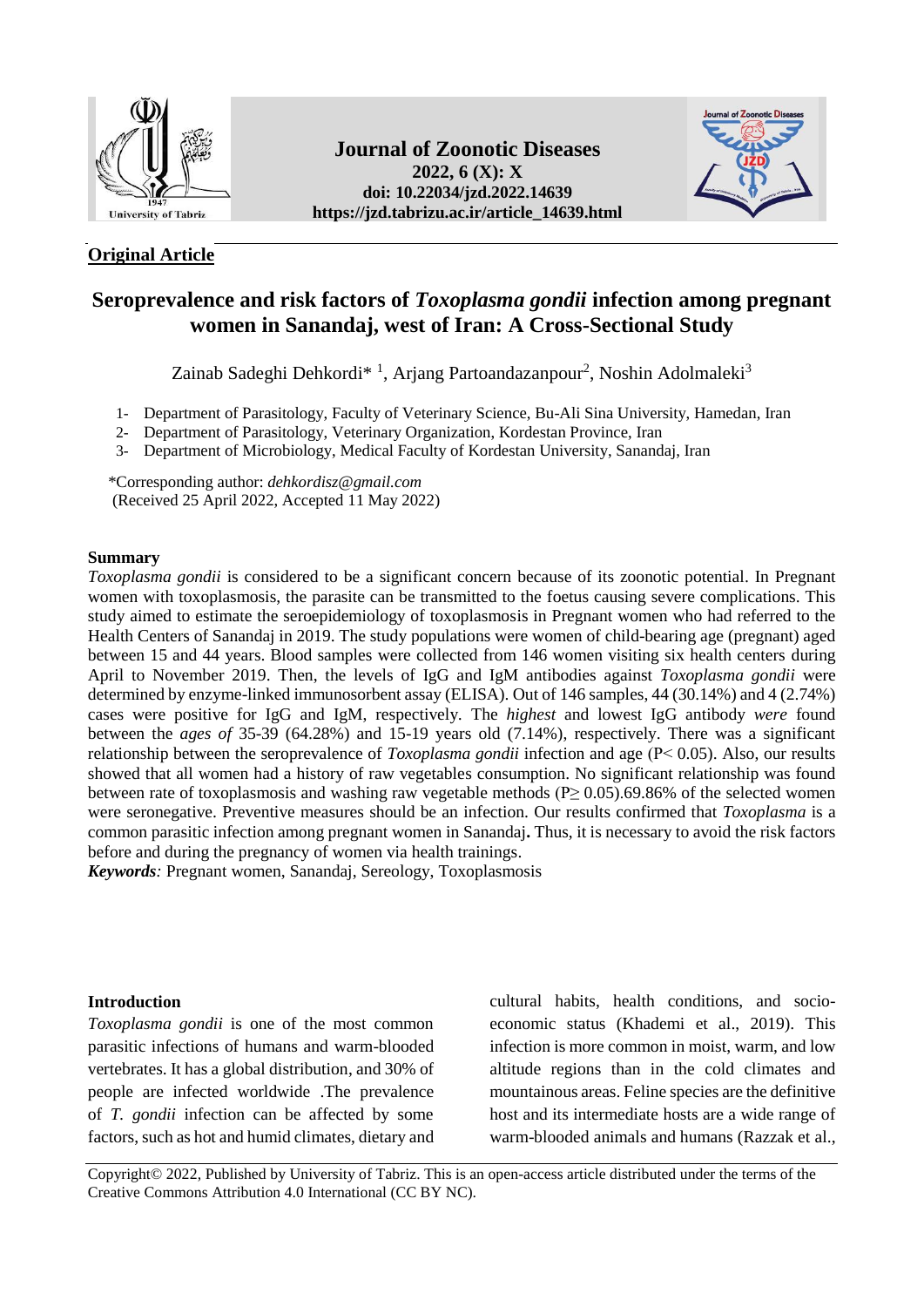2005). *T. gondii* infection is usually asymptomatic in immunecompetent individuals, but it is particularly dangerous for pregnant women because the prevalence of [toxoplasmosis](https://www.sciencedirect.com/topics/medicine-and-dentistry/toxoplasmosis) increases during pregnancy throughout the second and Trimesters of pregnancy and congenital infection. The severity of clinical disease in congenitallyinfected infants is inversely related to the gestational age at the time of primary maternal infection with first-trimester maternal infection, leading to more severe manifestations (Hill and Dubey, 2002). The humans can also become infected by the ingestion of the oocysts derived from unwashed fruits and vegetables, food, or drinking contaminated water with cat feces, ingestion of inadequately cooked meat containing cysts, raw or undercooked meat infected with tissue cysts, unpasteurized milk consumption, contact with oocyst-contaminated soil and transplacental transmission (Abedi et al., 2015). The prevalence of *T. gondii* infection is widespread in humans and varies widely from place to place among different population groups (0 % -95%) (Gangneux and Laure Dardé, 2012). According to the previous serological studies in different areas in Iran, the prevalence of *T. gondii* infection in pregnant women has been reported to be as follows: In Hamadan 37% (Abedi et al., 2015), Aleshtar 36.2 %(Cheraghipour et al., 2009), Babol 6.60% (Kalantari, 2014), Rafsanjan 4.30 % (Zavari et al., 2015), and Delfan of Lorestan Province 7.30% (Ahmadpour et al., 2017). Furthermore, 75% of women were found to be negative for anti-Toxoplasma IgG antibodies by ELISA (Boothroyd, 2009); so, seronegative individuals are at risk for the disease as well as congenital toxoplasmosis in later stages of their life [\(Kalantari](https://jhsss.sums.ac.ir/?_action=article&au=251639&_au=Mohsen++Kalantari) et al., 2014).

To our knowledge, epidemiology and prevalence of toxoplasmosis in the Sanandaj area have not been previously examined. Therefore, this crosssectional study was carried out to determine the prevalence of *T. gondii* infection in pregnant women of Sanandaj in 2019.

## **Materials and methods**

This descriptive cross-sectional study was conducted to evaluate the seroepidemiology of toxoplasmosis in pregnant women who referred to the health centers of Sanandaj in 2019.

The sample size was calculated according to (Foroutan-Rad et al., 2016) using an expected Immunoglobulin G prevalence among the Iranian pregnant women was  $41\%$  (95%CI = 36–45%). A total of 146 pregnant women were included in the study with the age range of 15 - 44 years, and in the trimesters of pregnancy Blood samples were taken from each woman, and sera were separated and stored at –20 °C until analysis in the laboratory of parasitology. Samples were examined by ELISA test using the kit manufacturer's manual (Toxo-IgG, IgM-Monobind Company). A questionnaire was designed to collect data on age, raw vegetables consumption, living place (urban or rural), and washing vegetables methods (using water only or using disinfectants). The collected data were analysed by SPSS software version 18 and the Chi-square test.

## **Results**

A total of 48 serum samples were positive by ELISA test, and seroprevalence of 32.87% was detected. The present study revealed that 44 (30.14%) and 4 women (2.74%) had chronic and acute infections (high IgG and high IgM titers), respectively. Most of the pregnant women in this study were in the age range of 25-29 years (43.15%: 63/146), and the least number of them had the age range of 40-44 years (1.37%:  $2/146$ ). The highest IgG titer (64.28%) was observed in the age group of 35-39 years old, while the lowest IgG titer (7.14%) belonged to the age group of 15-19 years old. Thus, there was a significant relationship between age and IgG titer  $(P < 0.05)$  (Table 1). Besides, 104 (71.23%) and 42 (28.77%) women were urban and rural, respectively. Out of 38 IgG positive cases, 25 (17.12%) and 13 (8.9%) patients were urban and rural, respectively. However, statistical analysis indicated no significant differences ( $P > 0.05$ ) between IgG titer in urban or rural women. Our current results also demonstrated that all patients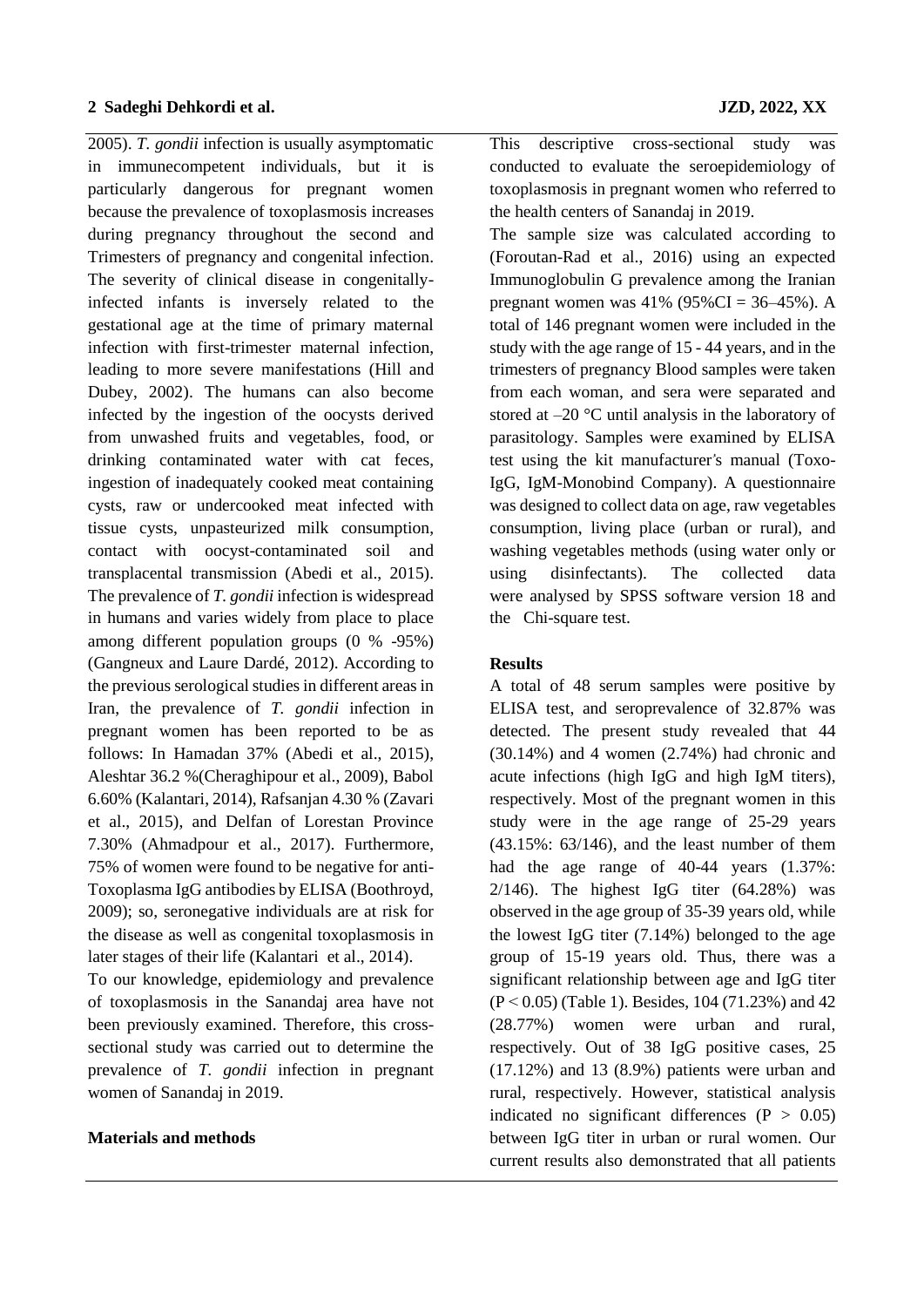#### **3 Sadeghi Dehkordi et al. JZD, 2022, XX**

had a history of raw vegetable consumption. 108 (73.97%) and 38 (26.03%) patients had used water only and antiseptic solution, respectively. In the first and second groups, IgG titers were reported to

be 25.34% and 6.16%, respectively. No significant relationship was found between the *T. gondii* seroprevalence and washing vegetable methods  $(P > 0.05)$  (Table 2).

| Table 1: Seropositivity for <i>Toxoplasma</i> antibodies in pregnant women of Sanandaj based on age. |  |  |
|------------------------------------------------------------------------------------------------------|--|--|
|------------------------------------------------------------------------------------------------------|--|--|

| Age       | Percent/No | <b>IgG</b><br>positive /<br>percentage<br>to total<br>sample | Percentage<br>of IgG<br>positive in<br>each age<br>group | Suspected<br>IgG/<br>percentage to<br>total sample | Percentage<br>of suspected<br>IgG in each<br>age group | IgM positive<br>percentage<br>to total<br>sample | Percentage<br>of positive<br>IgM in<br>each age<br>group | Suspected IgG /<br>percentage to<br>total sample | Percentage of<br>suspected<br>IgM in each<br>age group |
|-----------|------------|--------------------------------------------------------------|----------------------------------------------------------|----------------------------------------------------|--------------------------------------------------------|--------------------------------------------------|----------------------------------------------------------|--------------------------------------------------|--------------------------------------------------------|
| $15-19$   | 14(9.59)   | 1(0.68)                                                      | 1(7.14)                                                  | 1(0.68)                                            | 1(7.14)                                                | $\mathbf{0}$                                     | $\overline{0}$                                           | $\overline{0}$                                   | $\Omega$                                               |
| $20 - 24$ | 29(19.86)  | 13(8.9)                                                      | 13(44.83)                                                | 1(0.68)                                            | 1(3.45)                                                | 1(0.68)                                          | 1(3.45)                                                  | 2(1.37)                                          | 2(6.9)                                                 |
| $25-29$   | 63(43.15)  | 14(9.59)                                                     | 14(22.22)                                                | 2(1.37)                                            | 2(1.37)                                                | 1(0.68)                                          | 1(1.59)                                                  | 1(0.68)                                          | 1(1.59)                                                |
| 30-34     | 24(16.44)  | 6(4.11)                                                      | 6(25)                                                    | $\overline{0}$                                     | $\theta$                                               | 1(0.68)                                          | 1(14.17)                                                 | 2(1.37)                                          | 2(8.33)                                                |
| 35-39     | 14(9.59)   | 9(6.16)                                                      | 9(64.28)                                                 | 2(1.37)                                            | 2(14.29)                                               | 1(0.68)                                          | 1(7.14)                                                  | $\mathbf{0}$                                     | $\overline{0}$                                         |
| $40 - 44$ | 2(1.37)    | 1(0.68)                                                      | 1(50)                                                    | $\overline{0}$                                     | $\theta$                                               | $\mathbf{0}$                                     | $\theta$                                                 | $\boldsymbol{0}$                                 | $\overline{0}$                                         |
| Total     | 146        | 44(30.14)                                                    | 44(30.14)                                                | 6(4.11)                                            | 6(4.11)                                                | 4(2.74)                                          | 4(2.74)                                                  | 5(3.42)                                          | 5(3.42)                                                |

**Table 2:** Risk factors associated to frequency and seropositivity for *T. gondii* in pregnant women of Sanandaj.

| Variable         |            | No/percentage | $+IgG$<br>$\frac{0}{0}$ | $IgG$ - suspected<br>$\frac{0}{0}$ | $+IgM$<br>$\frac{0}{0}$ | IgM-suspected<br>$\frac{0}{0}$ |
|------------------|------------|---------------|-------------------------|------------------------------------|-------------------------|--------------------------------|
|                  | Urban      | 104(71.23)    | 25(17.12)               | 5(3.42)                            | 3(2.05)                 | 4(2.74)                        |
| Living place     | Rural      | 42(28.77)     | 13(8.9)                 | 1(0.68)                            | 1(0.68)                 | 1(0.68)                        |
| Washing raw      | Water only | 108(73.97)    | 37(25.34)               | 6(4.11)                            | 4(2.74)                 | 5(3.42)                        |
| vegetable method | Detergents | 38(26.03)     | 9(6.16)                 | $\theta$                           | $\theta$                | 0                              |

#### **Discussion**

*Toxoplasma gondii* is prevalent infection among humans, and its various prevalence has been reported throughout the world. Despite many studies, not all epidemiological risk factors for the occurrence of the disease have been identified. However, in the previous studies, different factors, such as environmental conditions, nutrition, and cultural habits, animal fauna, target population, host immunity status, different sample size, and various diagnostic techniques can be mentioned (Dubey, 2010; Abedi et al., 2015). The major routes for *Toxoplasma* transmission occur through the ingestion of tissue cysts in infected animal tissues, ingestion of oocyst from contaminated

water, vegetable, soil, or foods, and congenital transmission. The importance of toxoplasmosis is due to its irreversible complications in pregnant women. Maternal infection before becoming pregnant does not result in transmitting the infection to the fetus [\(Saadatnia,](https://www.ncbi.nlm.nih.gov/pmc/articles/PMC5153514/#B28) 2017), while congenital toxoplasmosis is caused by transplacental transmission of *T. gondii* in primigravida women (Fallah et al., 2006). The prevalence of toxoplasmosis varies in different geographical locations. Seroepidemiology of toxoplasmosis in the pregnant women of Norway has been reported to be 10.9% (Jenum et al., 1998). Furthermore, several studies have been conducted on seroepidemiology of toxoplasmosis in Iran,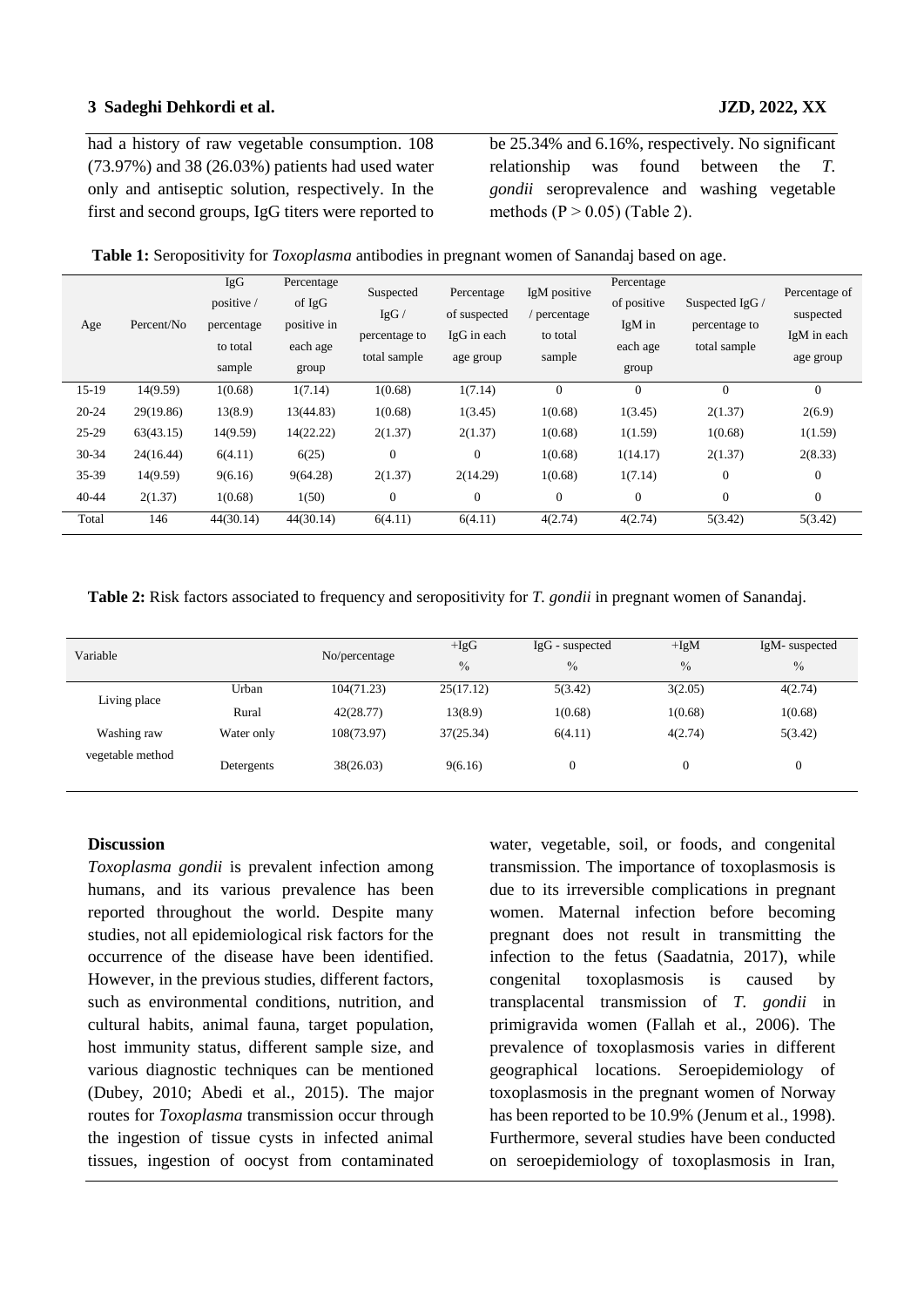such as Khuzestan (29.35%), Chaharmahal Bakhtiari (27.4%) (Yadyad et al., 2014; Naeeni et al., 2004). In other studies, the prevalence of toxoplasmosis in pregnant women in Sistan, Urmia and Kermanshah were found to be 64%, 33.5%, 77.4% and 62.2%, respectively (Jahantigh et al,

2020; Baillargeon et al., 2005; Mansouri et al.,

2003). The Current investigation is the first seroepidemiological report of toxoplasmosis in pregnant women of Sanandaj, western Iran. Our results demonstrated that 2.74% and 30.14% of the cases were found to be positive for anti-*Toxoplasma* IgM and IgG, respectively. Our findings were nearly close to the results of the previous studies conducted in Iran, such as Hamadan (Fallah et al., 2006), Urmia (Baillargeon et al., 2005), and Chaharmahal Bakhtiari (Naeeni et al., 2004); while, in another study, 18.2% of the cases were seropositive for IgM in Venezuela, which might be due to dissimilar conditions in the same geographical districts of Sanandaj and other studied regions **(**Díaz-Suárez et al., 2003).In some human societies, the prevalence of *Toxoplasma* infection is greater than 90% by the fourth decade of life (Kalantari et al., 2014). Our study showed that IgG seropositive rate increased with gestational age, and the women aging 35-39 years had a significantly higher seroprevalence  $(64.28\%)$  (P < 0.05). The similar finding was recorded by other researchers ( [Sakikawa](https://pubmed.ncbi.nlm.nih.gov/?term=Sakikawa+M&cauthor_id=22205659) et al, 2012; Fallah et al., 2006; Mizani et al., 2017; Kalantari et al., 2014). Furthermore, in the metaanalysis study (Spalding et al., 2005) in line with our study, the seroprevalence of *T. gondii* IgG increased with age. The cause for this may be explained by the rising risk of exposure to infection sources throughout life. Beside in the current study, *T. gondii* seroprevalence was found to be 17.12% in rural and 8.9% in urban women, but the difference was not statistically significant  $(P >$ 0.05). In other similar studies, no relationship was seen (Naeeni et al., 2004; Mansouri et al., 2003; Ghasemi et al., 2010). However, in Japan, the relationship between the increasing percentage of Toxoplasma infection and living place was

significant (P≤0.05) ( Sakikawa et al., 2012). Eating habits also play an important role in the acquisition of *T. gondii* infection. Results showed that 108 patients (73.97%) had washed vegetables with water only and 38 patients (26.03%) had washed vegetables with disinfectants. 25.34% and 16.16% of the patients in both groups were seropositive for IgG, respectively. No significant relationship was found between the parasite infestation rate and washing vegetable methods  $(P>0.05)$ . Our findings are in agreement with the results of the previous studies in Iran, like those of Ghadmagahi et al. (2013). In contrast, a significant relationship was observed between *Toxoplasma* infection and raw vegetables consumption by Fallah et al. (2006), Abedi et al. (2015), and Mizani et al. (2017). Oocyst viability and persistence in the soil can be affected by environmental factors, such as humidity and temperature (Shapiro et al., 2016). In this regard, our findings agree with the results of previous research conducted in cold and dry regions, such as Sweden with lower prevalence of the disease (Ljungstrom et al., 1995).

Beside 69.86% of the pregnant women did not have antibodies against *Toxoplasma*; hence, seronegative individuals are at risk for the disease as well as congenital toxoplasmosis in later stages of their life (Kalantari et al, 2014).

## **Conclusion**

Results of the recent study confirmed that *Toxoplasma* is a common parasitic infection among pregnant women in Sanandaj. Consequently, identifying disease risk factors and taking preventive measures can help to perform effective strategies to monitor, prevent, or control epidemic. Thus, it is necessary to avoid the risk factors before and during the pregnancy of women via health trainings. knowledge among pregnant women about toxoplasmosis is low. Meanwhile, toxoplasmosis-preventive practices are generally suggested that providers should keep continue to offer education about practices that assist prevent foodborne diseases in general as well as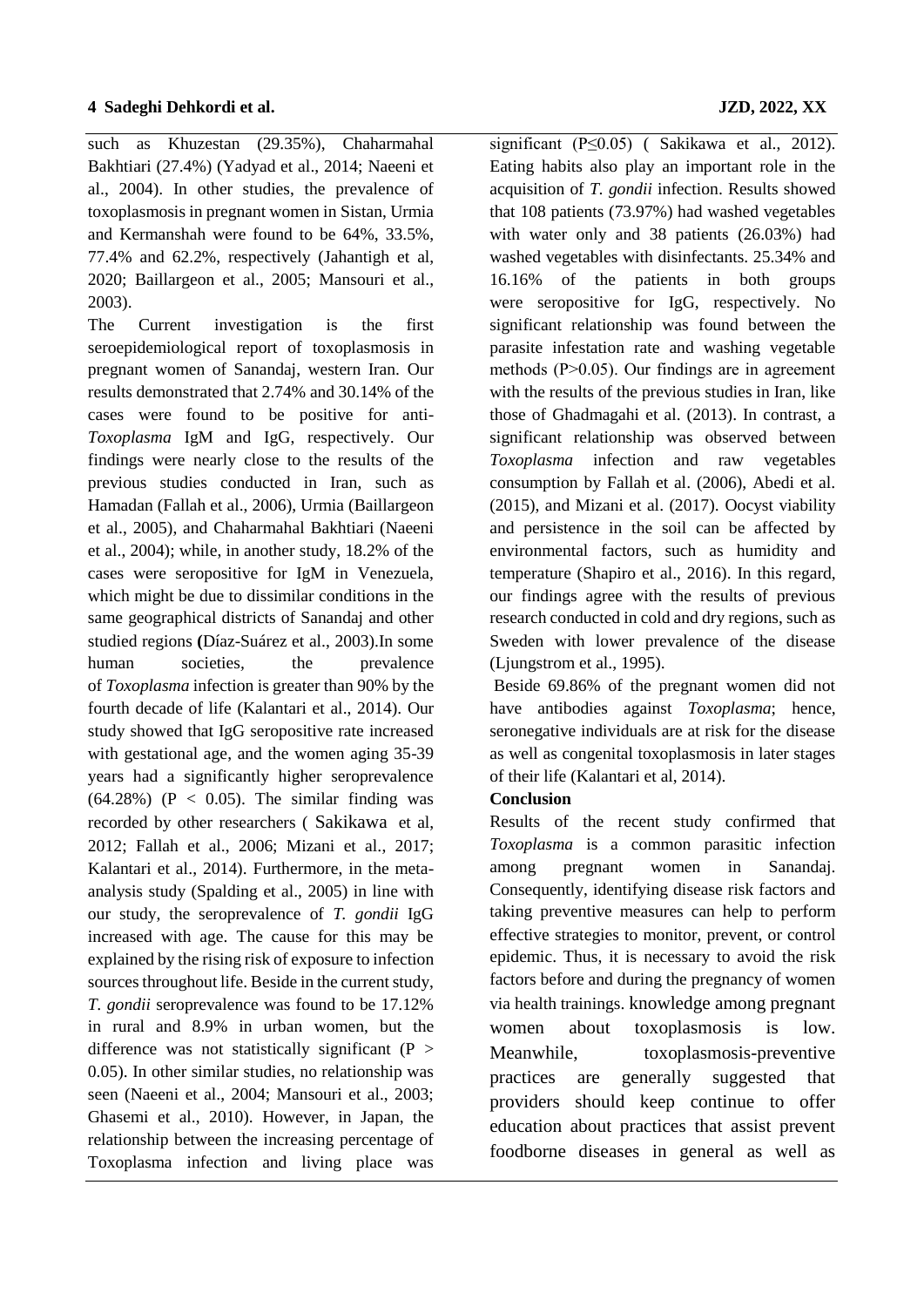information about preventing toxoplasmosis particularly.

#### **Acknowledgments**

We are thankful to the laboratory staff of Parasitology Laboratory, Buali Sina University for their technical assistance during the laboratory examination of specimens.

#### **Conflict of interests**

There is no conflict of interest.

#### **Ethical approval**

The study protocol was approved by the Ethical Committee of the Medical Sciences Faculty of Sanandaj (IR.SNM.REC.1398.006).

#### **References**

- Abedi H., Heidari H., Sadeghi Dehkordi Z. & Youssefi M.R. Serological study of toxoplasmosis in women with previous history of abortion at Hamedan's medical centers during 2012–2013. *Comparative Clinical Pathology,* 2015, 24, 589–92.
- Ahmadpour G.R., [Ezatpour](https://pubmed.ncbi.nlm.nih.gov/?term=Ezatpour+B&cauthor_id=28316418) [B., Hadighi](https://pubmed.ncbi.nlm.nih.gov/?term=Hadighi+R&cauthor_id=28316418) [R., Oormazdi](https://pubmed.ncbi.nlm.nih.gov/?term=Oormazdi+H&cauthor_id=28316418) [H., Lame Akhlaghi](https://pubmed.ncbi.nlm.nih.gov/?term=Akhlaghi+L&cauthor_id=28316418) [L., Tabatabaei](https://pubmed.ncbi.nlm.nih.gov/?term=Tabatabaei+F&cauthor_id=28316418) F., [Azami](https://pubmed.ncbi.nlm.nih.gov/?term=Azami+M&cauthor_id=28316418) M., [Mohammadi Nejad](https://pubmed.ncbi.nlm.nih.gov/?term=Nejad+MM&cauthor_id=28316418) M. & [Mahmoudvand](https://pubmed.ncbi.nlm.nih.gov/?term=Mahmoudvand+H&cauthor_id=28316418) H. Seroepidemiology of *Toxoplasma gondii* infection in pregnant women in west Iran: determined by ELISA and PCR analysis*. Journal of Parasitic Disease*, 2017, 41(1), 237-42.
- Baillargeon J.P. Sero-epidemiological study of toxoplasmosis in women referred to hygienic center in Urmia. *Yakhteh,* 2005, 7(1), 50.
- Boothroyd J.C. *Toxoplasma gondii*: 25 years and 25 major advances for the field. *Intenational Jounal of Parasitology*, 2009, 39, 935-46.
- [Cheraghipour](http://yafte.lums.ac.ir/search.php?sid=1&slc_lang=en&auth=Cheraghi+pour) K., [Sheikhian](http://yafte.lums.ac.ir/search.php?sid=1&slc_lang=en&auth=Sheikhian) A., [Maghsoud](http://yafte.lums.ac.ir/search.php?sid=1&slc_lang=en&auth=Maghsoud) A.M., [Hejazi](http://yafte.lums.ac.ir/search.php?sid=1&slc_lang=en&auth=Hejazi) Z., [Rostami](http://yafte.lums.ac.ir/search.php?sid=1&slc_lang=en&auth=Rostami+nejad) nejad M. & [Moradi](http://yafte.lums.ac.ir/search.php?sid=1&slc_lang=en&auth=moradi+pour) pour K. [Seroprevalence](http://yafte.lums.ac.ir/article-1-178-en.pdf) study of toxoplasmosis in pregnant women referred to [Aleshtar](http://yafte.lums.ac.ir/article-1-178-en.pdf) rural and urban health [centers](http://yafte.lums.ac.ir/article-1-178-en.pdf) in 2008. *Yafte [\(Lorestan University of](http://yafte.lums.ac.ir/browse.php?mag_id=15&slc_lang=en&sid=1)  [Medical Sciences\)](http://yafte.lums.ac.ir/browse.php?mag_id=15&slc_lang=en&sid=1)*, 2010, 11(4), 65-73.
- Díaz-Suárez O., Estévez J., García M., Cheng-Ng R., Araujo J. & García M. Seroepidemiology of toxoplasmosis in a Yucpa Amerindian community of Sierra de Perija, Zulia state,Venezuela. *[Revista](https://www.scielo.cl/scielo.php?script=sci_serial&pid=0034-9887)  médica de Chile,* [2003,131, 1003-10.](https://www.scielo.cl/scielo.php?script=sci_serial&pid=0034-9887)
- Dubey J.P. 2010, *Toxoplasmosis of animals and humans.* 2ed ed. London: Taylor and Francis Group Press.
- Fallah M., Matini M., Taherkhani H., Rabiei S. & Hajiloei M. Seroepidemiology of toxoplasmosis among pregnant women in Hamadan city. *Avicenna Journal of Clinical Medicine,* 2006, 13(1), 33-8
- Firoozi Jahantigh F., [Rasekh](https://www.sid.ir/en/Journal/Searchpaper.Aspx?Writer=426511) Mehdi R., Ganjali M. [&](https://www.sid.ir/en/Journal/Searchpaper.Aspx?Writer=911317) [Sarani](https://www.sid.ir/en/Journal/Searchpaper.Aspx?Writer=911317) A. Seroprevalence of *Toxoplasma gondii* infection among pregnant women and small ruminant populations in Sistan region, Iran*. Iranian Journal of Veterinary Medicine*, 2020, 14(3), 239-50.
- Foroutan-Rad M., Khademvatan S., Majidiani H., Aryamand S., Rahim F. & Malehi A.S. Seroprevalence of *Toxoplasma gondii* in the Iranian pregnant women: a systematic review and meta-analysis. *Acta Tropica,* 2016, 158, 160–9.
- [Gangneux](https://www.ncbi.nlm.nih.gov/pubmed/?term=Robert-Gangneux%20F%5BAuthor%5D&cauthor=true&cauthor_uid=22491772) F.R. & [Laure Dardé](https://www.ncbi.nlm.nih.gov/pubmed/?term=Dard%26%23x000e9%3B%20ML%5BAuthor%5D&cauthor=true&cauthor_uid=22491772) M. Epidemiology of and diagnostic strategies for toxoplasmosis. *Clinical Microbiology Reviews*, 2012, 25(2), 264.
- Ghadamgahi F., Bahadoran M., Shariat-Bahadori E., Ahmadi-Ahvaz N., Ghadrdoost B. & Seyed Hejazi H*.* Study of serological toxoplasmosis and risk factors associated with infection in women referred to labs of northern Tehran, Iran. *Journal of Esfahan Medical School*, 2013, 31(248), 1257-66.
- Ghasemi A., Razaghimanesh M., Alidusti H., Bahavornia R. & Baradaran H.R. Seroprevalence of antibodies against *Toxoplasma* in pregnant women in Esfahan with emphasis on cats on transmission of the disease. *Veterinary New Research Journal,* 2010, 3(9), 23-7.
- Hill D. & Dubey J.P. *Toxoplasma gondii*: transmission, diagnosis and prevention. *Clinical Microbiology Infection*, 2002, 8, 634-40.
- Jenum P.A., kapperud G., Stray- Pedersen B. & Melby K.K. Prevalence of *Toxoplasma gondii* specific immunoglobulin G antibodies among pregnant women in Norway. *Epidemiology and Infection,*  1998,120, 87-92.
- [Kalantari](https://sjimu.medilam.ac.ir/search.php?sid=1&slc_lang=en&auth=Kalantari) N., S [Ghaffari](https://sjimu.medilam.ac.ir/search.php?sid=1&slc_lang=en&auth=Ghaffari) S., [Bayani](https://sjimu.medilam.ac.ir/search.php?sid=1&slc_lang=en&auth=Bayani) M., [Agapour](https://sjimu.medilam.ac.ir/search.php?sid=1&slc_lang=en&auth=Agapour) R., [Zeinalzadeh](https://sjimu.medilam.ac.ir/search.php?sid=1&slc_lang=en&auth=Zeinalzadeh) M., [Gavipanjeh](https://sjimu.medilam.ac.ir/search.php?sid=1&slc_lang=en&auth=Gavipanjeh) F., [&](https://sjimu.medilam.ac.ir/search.php?sid=1&slc_lang=en&auth=Abedian) [Abedian](https://sjimu.medilam.ac.ir/search.php?sid=1&slc_lang=en&auth=Abedian) Z. Serological study of [toxoplasmosis](https://sjimu.medilam.ac.ir/article-1-1287-en.pdf) in pregnant women in Babol, northern Iran [2012-2013](https://sjimu.medilam.ac.ir/article-1-1287-en.pdf) . *Journal of Eillam [University](https://sjimu.medilam.ac.ir/browse.php?mag_id=59&slc_lang=en&sid=1) of Medical Sciences*, 2014, 22(4), [102-8.](https://sjimu.medilam.ac.ir/browse.php?mag_id=59&slc_lang=en&sid=1)
- [Khademi](https://www.ncbi.nlm.nih.gov/pubmed/?term=KHADEMI%20SZ%5BAuthor%5D&cauthor=true&cauthor_uid=31123482) S.Z., Ghaffarifar F., [Dalimi](https://www.ncbi.nlm.nih.gov/pubmed/?term=Dalimi%20A%5BAuthor%5D&cauthor=true&cauthor_uid=31123482) A.H., Davoodian P. [& Abdoli](https://www.ncbi.nlm.nih.gov/pubmed/?term=ABDOLI%20A%5BAuthor%5D&cauthor=true&cauthor_uid=31123482) A. Prevalence and risk factors of *Toxoplasma gondii* infection among pregnant women in Hormozgan province, south of Iran. *Iranian of Journal Parasitology*, 2019, 14(1), 167–73.
- Ljungstrom I., Gille E., Nokes J., Linder E. & Forsgren M. Seroepidemiology of *Toxoplasma gondii*